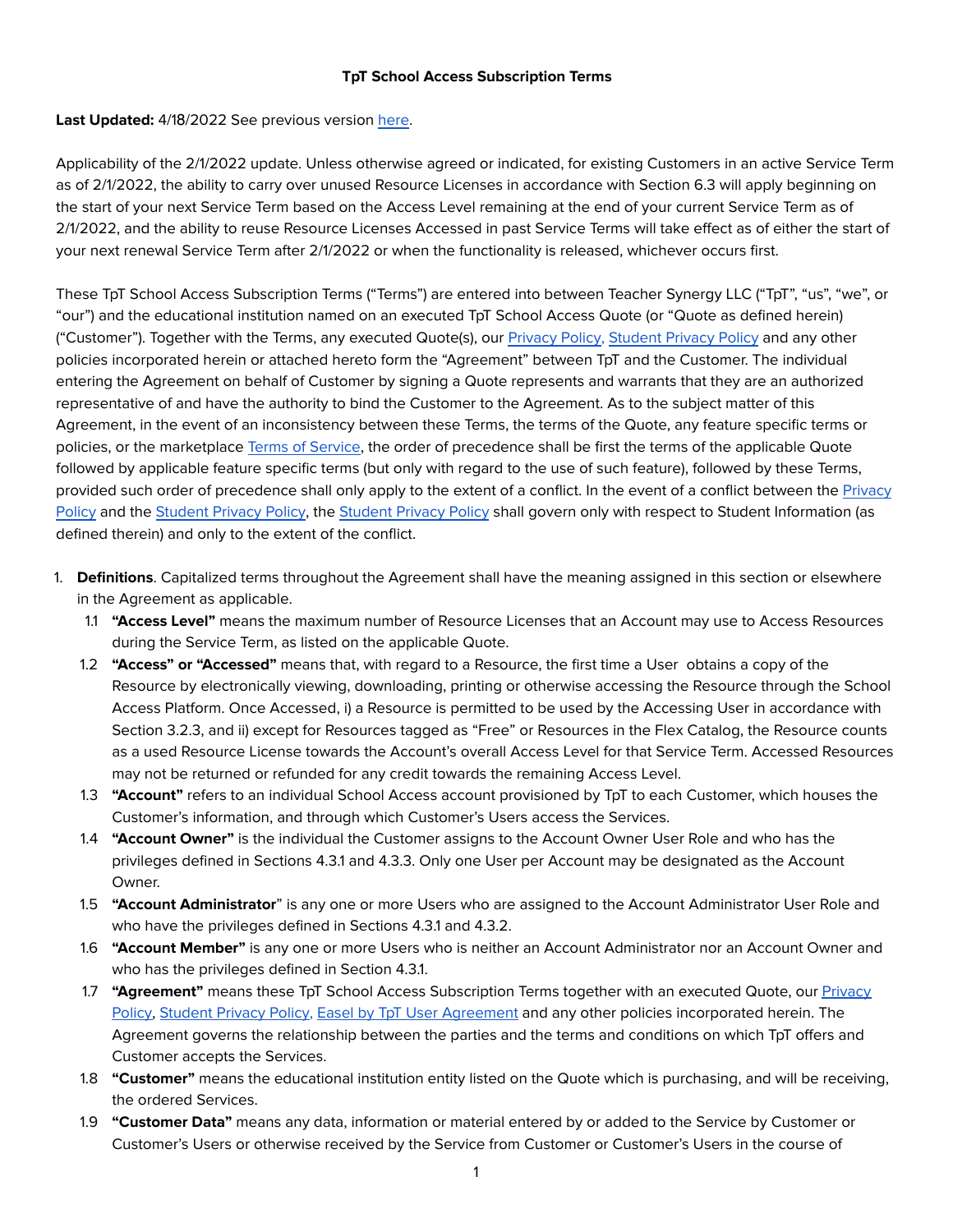accessing or using the Service, for example, Customer's contact and billing information, Customer's roster of Users and User Account information.

- 1.10 **"Effective Date"** of the Agreement is the earlier of the date on which a valid Quote is signed by Customer and accepted by TpT (including electronically), or the start date of the Service Term set forth in an applicable Quote.
- 1.11 **"Fees"** refers to the amount due as listed on the applicable Quote for the particular Services ordered, as well as any other fees that may apply.
- 1.12 **"Flex Catalog"** means certain Resources which are designated or otherwise marked as being part of the "Flex Catalog" and for which Customer will not be charged a Resource LIcense from its Access Level when its Users Access such Resources.
- 1.13 **"Order Terms"** means TpT's offer to Customer as described on the Quote including the identity of the Customer to receive Services, the Services being ordered (including Access Level), the Service Term, and the Fees Customer will be charged for those Services. Customer may accept the Order Terms by signing and returning the Quote prior to the Quote expiration date. If the Order Terms are not accepted, signed, and returned by the Quote expiration date, TpT will not be required to honor the Order Terms and the Customer may not be offered the same Order Terms on any subsequently issued Quotes.
- 1.14 **"Quote(s)"** means the TpT issued order document titled "TpT School Access Quote" memorializing the Order Terms TpT offers to Customer. Quotes are subject to the expiration date listed thereon, as applicable.
- 1.15 **"Resource(s)"** means the individual materials, as available, in the Resource Catalog that may be Accessed by Users. Resources are created and owned by TpT's marketplace sellers ("Teacher-Authors") and are licensed by the Teacher-Author for use through the Services. TpT cannot and does not guarantee the availability or accessibility of any particular Resource at any time.
- 1.16 **"Resource Catalog"** means the collection of Resources that are available, at any given time, through the Services. The Resource Catalog is subject to change during the Service Term as Resources may be added and/or removed throughout the Service Term at TpT or the Teacher-Author's discretion.
- 1.17 **"Resource License"** refers to individual units making up Customer's Access Level. Except for Resources marked as "Free" and Resources in the Flex Catalog, Customer spends one "Resource License" for each Resource a User Accesses during the Service Term.
- 1.18 **"Services"** refers to the TpT School Access platform and features ("School Access Platform"), the Resource Catalog, Resources, and any related products or services that TpT may offer.
- 1.19 **"Service Term"** is the duration pursuant to which you can use to the Services, as determined by the start date and end date listed on the applicable executed Quote.
- 1.20 **"User(s)"** means any individual who is given access to the Services through the Customer's Account including Account Members, Account Administrators, and the Account Owner. All Users of a Customer's Account must be authorized employees, contractors or agents of the Customer.
- 1.21 **"User Account"** means the individual account of a User as part of the Customer's Account.
- 1.22 **"User Roles"** means the defined roles (Account Member, Account Administrator, or Account Owner) that Users under the Account can be assigned, each of which relate to a set of privileges with respect to the use and administration of Customer's Account. Every User must have an assigned User Role.
- 2. **Services description.** TpT School Access is a subscription-based service that, subject to this Agreement, allows Customer and its Users access to the School Access Platform, available standard features, and Resources, as available, in the Resource Catalog for the Service Term. TpT agrees to provide the Services as set out on the applicable Quote. TpT reserves the right to modify, and/or make improvements, or updates to the Services at its discretion and may, from time to time, offer or introduce additional features or services for which there may be additional Fees and/or terms and conditions of use, which by this reference are incorporated herein.

# 3. **License Grants and Use Restrictions.**

3.1 **Services**. Subject to limitations described herein and in accordance with the terms of any Quote, TpT grants Customer a limited, non-exclusive, non-transferable, non-sublicensable, worldwide, royalty-free right to (i) access and use the Services during the Service Term solely for the internal purposes of the School in accordance with this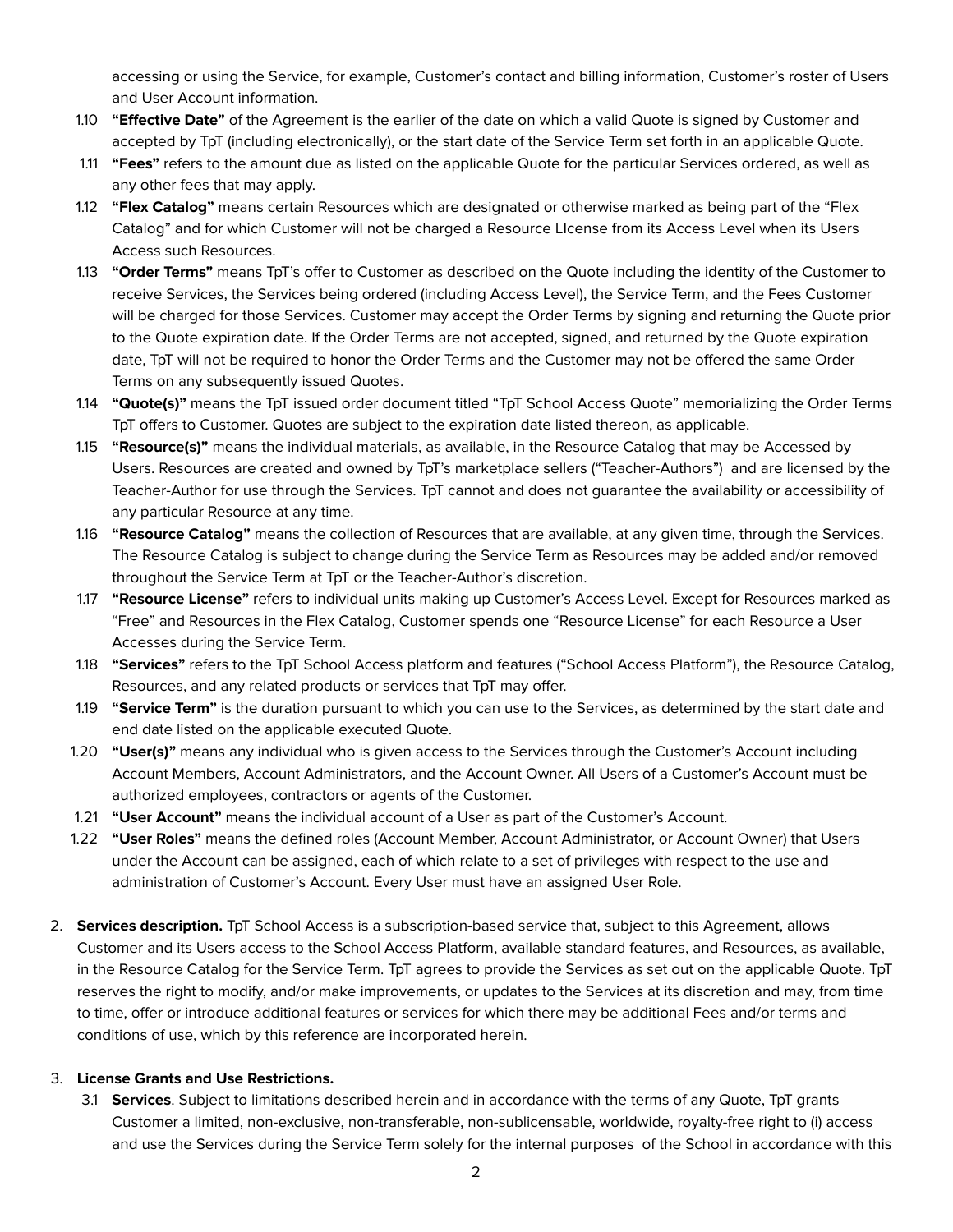Agreement and the applicable Quote (ii) use Accessed Resources in accordance with the applicable license terms and as further set forth in Section 3.2.3. Customer may not, and may not permit its Users or others to, (a) share or provide access to the Services to any other entity or third parties other than as specifically permitted hereunder; (b) resell, rent, lease, or sublicense the Services; (c) reverse engineer, decompile, attempt to discover or derive the source code from, or create derivative works of the Services, and/or (d) use or share Resources or Resource Licenses in violation of Section 3.2.3, for example by sharing Resources or Resource Licenses with others, including other Users. Notwithstanding the license granted herein, as between TpT and the Customer, TpT maintains all legal right, title and interest in and to the Services, including all intellectual property and proprietary rights and this Agreement does not convey any such rights except as expressly described herein.

- 3.2 **Resources.** Customer's Users may Access Resources available through the Services in accordance with the following terms.
	- 3.2.1. **Access Level.** Subject to the terms of this Agreement, Customer's Users are permitted to collectively Access up to the number of Resource Licenses associated with Customer's Access Level, per Service Term, which is listed on the applicable Quote. Resource Licenses are personal to the User who Accessed the particular Resource, and may not be shared or transferred. This means that: (i) in the event that more than one User Accesses the same Resource (except for Resources tagged as "Free" or Resources Accessed from the Flex Catalog), each User's Access counts as a used Resource License towards the Customer's overall Access Level for the applicable Service Term, (ii) Resource Licenses used by a User who is thereafter removed from the Account may not be recouped, retained, transferred or otherwise used by another User.
	- **3.2.2. The Flex Catalog.** In addition to its Access Level, Customer may have access to the Flex Catalog. If a Resource is in the Flex Catalog, Access by Customer's Users will not count towards Customer's Access Level. Which Resources are in the Flex Catalog at any given time is subject to change, and in the event a Resource is no longer part of the Flex Catalog, a Resource License will be required to Access such Resource.
	- 3.2.3. **Limited License.** When a User Accesses a Resource through the Services, the Teacher-Author grants the Accessing User a non-exclusive, royalty free, non-transferable, revocable, limited license to use the Resource solely for that User's use for the internal and, as expressly permitted herein, instructional purposes of the Customer. Except for Resources Accessed through the Flex Catalog for which this license shall expire at the end of each Service Term, Users are permitted to use Accessed Resources so long as Customer is in an active Service Term and the Accessing User has an active User Account with the Customer, and provided the Resource remains available in the Resource Catalog. For each Resource Accessed, the license granted herein is personal to the Accessing User and may not be shared with other Users or any third parties, except that a User may use the Resource as necessary with the User's students for instructional purposes. Customer will not and will not permit its Users to reproduce, copy, distribute, display, resell, rent, lease, publish, share online (including posting to any Customer website, shared drives, or centralized database), create derivatives of, or otherwise use Resources beyond the license granted herein. This license may be revoked at any time during the Service Term if TpT is no longer able to host the Resource for any reason including for example, to comply with any policies or laws. No credit or adjustment will be made to Customer's remaining Access Level as a result of a license being revoked.
	- 3.2.4. **Digital and Student Tools**. Customer and Customer's Users may use Accessed Resources with available Student Tools (as defined in our Student Privacy Policy) which are tools and other available functionality enabling digital use and interaction with students, including but not limited to Easel by TpT. Any use of [Student](https://www.teacherspayteachers.com/Student-Privacy-Policy) Tools by Customer or any of Customer's Users is governed by and subject to the Student Privacy [Policy](https://www.teacherspayteachers.com/Student-Privacy-Policy), and any use of the Easel by TpT is governed by and subject to the Easel by TpT User [Agreement,](https://ecdn.teacherspayteachers.com/static/tptdigitaltooluseragreementpublished232020.pdf) each of which are incorporated herein and made part of the Agreement by reference.

### 4. **Account, Users, Rights and Responsibilities.**

4.1 **Account provisioning.** Prior to the start of the Service Term, TpT will provision an Account to the Customer's designated Account Owner.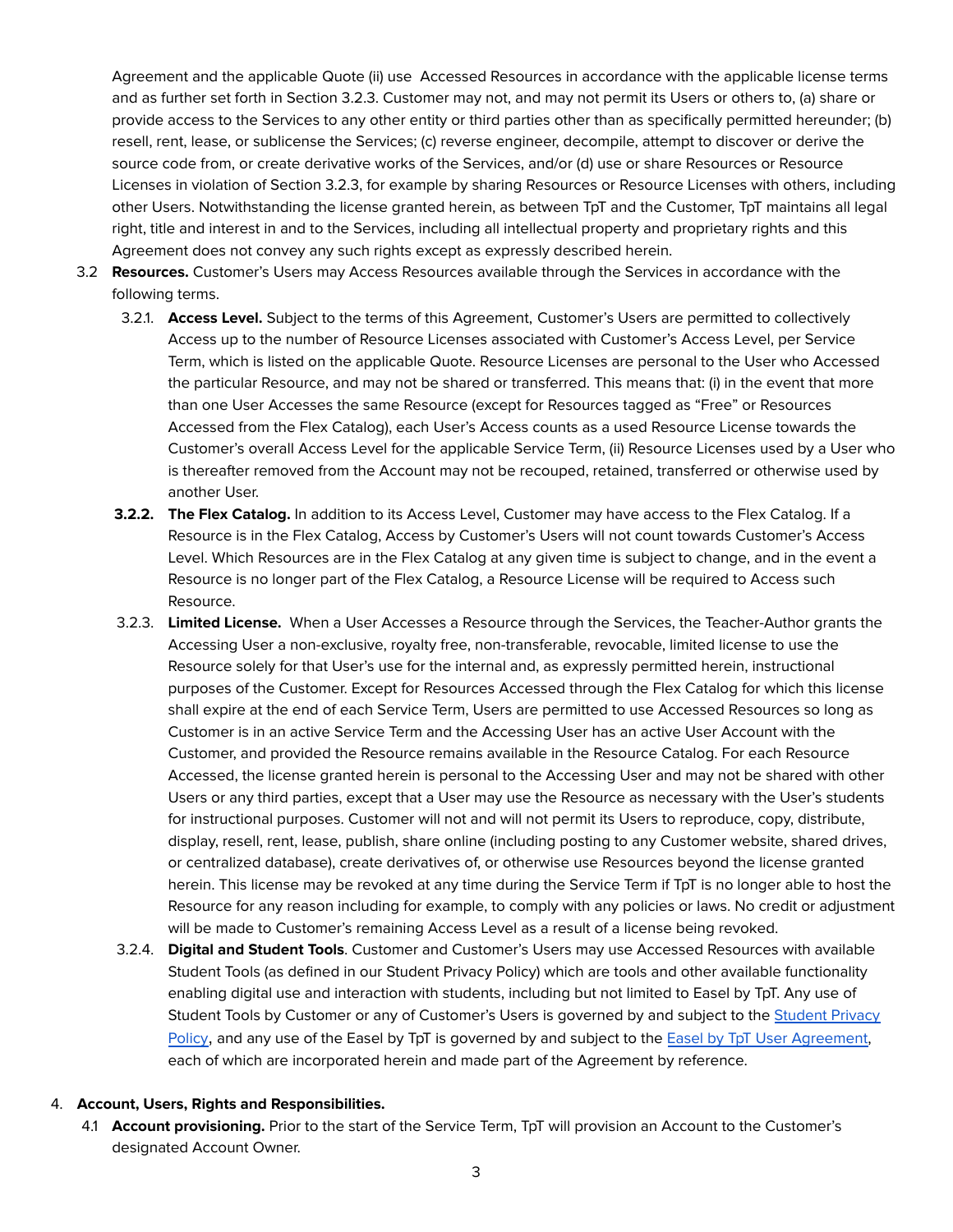- 4.2 **User Seats.** Customer may add or invite up to the number of Users indicated on an applicable Quote to join its Account. Each User will have a unique User Account and User Accounts may not be shared by multiple individuals. In the event that a User is removed from the Customer's Account the User's Account will be closed and a new User with a new User Account may be added to the Customer's Account.
- 4.3 **User Role Privileges.** Users have the following rights and responsibilities as determined by their assigned User Role.
	- 4.3.1. **All Users.** All Users can access the Services to discover and Access Resources, subject to the limitations described herein. Any User who has been removed from the Account may no longer access the Services. TpT shall revoke all licenses and rights to use the Services and any Resource Licenses acquired by a User when the User is removed from the Account.
	- 4.3.2. **Additional Rights of Account Administrator.** Each Account may have multiple Users assigned to the role of Account Administrator. Account Administrators can add, remove, and otherwise manage Account Members.
	- 4.3.3. **Additional rights of Account Owner.** Each Account can only have one Account Owner. The Account Owner serves as the primary contact person for the Customer and has the highest level of authority out of the Users to manage the Account. Notices and other important communications related to the Account will be sent to the email address associated with the Account Owner, which must be an email address owned or controlled by, or licensed to, the Customer (e.g. within the Customer's email domain). The Account Owner can add, update or remove Users, update User Roles, and manage information and settings associated with the Account. Only the Account Owner can assign a different user as the Account Owner.
	- 4.3.4. **Additional rights of TpT.** TpT reserves the right to refuse registration of, or to cancel, Accounts or login information that violate the terms and conditions set forth in this Agreement. TpT also reserves the right to transition, including without limitation at Customer's request, Account (including Account Owner) access to another individual employed by Customer if necessary for the orderly transition, maintenance, or operation of Customer's Account.
- 4.4 **Responsibility for Users**. Customer is responsible for all loss or damage arising from Customer's and its Users' acts, omissions or failure to keep the Account (including User Accounts) secure, for all activity that happens under its Account (including User Accounts), including the actions of its Users or other third parties (whether or not such activity was with Customer's knowledge or consent), and for ensuring that its Users comply with this Agreement. Customer shall be responsible for any breach of this Agreement by any of its Users.
	- 4.4.1. **Login Credentials.** Customer is responsible for ensuring the security and confidentiality of its Account and for ensuring that its Users maintain the security and confidentiality of their login information (e.g., login id and password) associated with the User's School Access User Account. Customer will immediately notify TpT of any unauthorized use or access to its Account (including any User Accounts) or any other actual or suspected breach, accidental disclosure, loss or theft of any login information associated with Customer's Account. TpT will not be liable to Customer for any loss or damage arising from any unauthorized activity on the Account (including User Accounts), or any other failure to secure access to Customer's Account (including User Accounts).
	- 4.4.2. **Prohibited Activities**. Customer must ensure that its Users comply with this Agreement and any policies or documentation pertaining to use of the Services, and Customer must not and must not permit its Users to (i) remove any title, trademark, copyright or restricted rights notices or labels from the School Access Platform, Resources or any related documentation, (ii) share accounts or passwords with anyone, (iii) post, transmit, disseminate, send, or share any Customer Data, content, Reviews (as defined below), or communication that is or may be infringing, libelous, defamatory, hateful, harassing, offensive, explicit, or otherwise objectionable or inappropriate, (iv) introduce any malicious code or viruses to the Services, (v) engage in any activity that overloads or causes a strain on the Services or otherwise impacts or impairs the ability of another Customer to use and enjoy the Services, (vi) attempt to gain unauthorized access to the Services or use the Services beyond what is permitted in this Agreement including, but not limited to, accessing or attempting to access the Services (including Resources) beyond the Customer's Access Level or Service Term.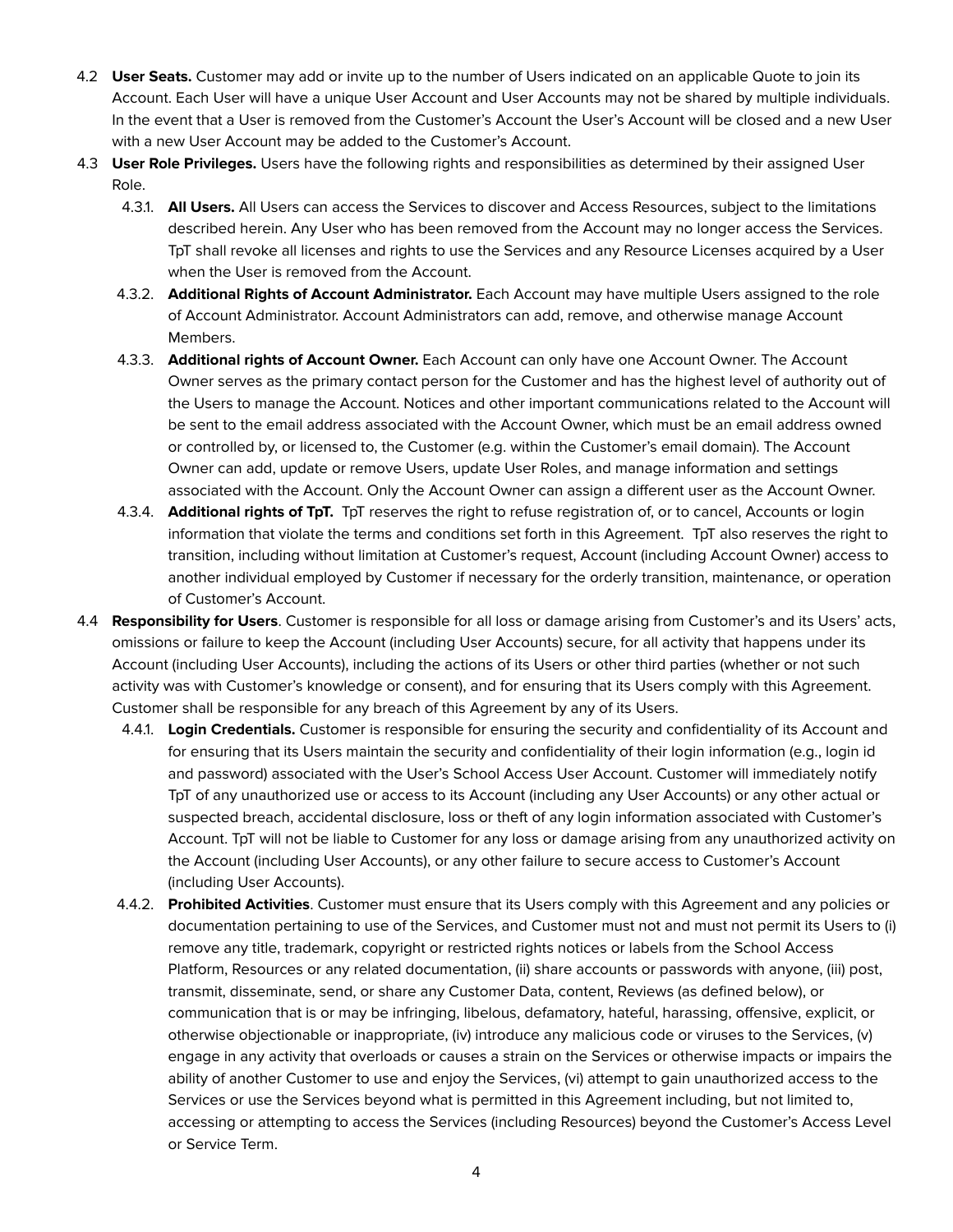## 5. **Customer Data and Feedback**

- 5.1 **Customer Data.** Except as provided herein, as between Customer and TpT, Customer owns the Customer Data and is responsible for the accuracy and completeness of Customer Data and for ensuring that it has the proper authority to grant TpT the right to use Customer Data in accordance with this Agreement. Customer grants TpT all necessary rights to use, access, and disclose Customer Data (i) as necessary to provide the Services, (ii) for the purpose of TpT enforcing its rights under this Agreement, (iii) for TpT's business purposes including but not limited to analytics, evaluations, benchmarking tests, studies, monitoring, and (iv) for research, development or other purposes to improve our Services.
- 5.2 **Insights and Activity Feed.** The Services may include features that display activity or reports related to usage of the Services, Resources Accessed by Users, or other insights or engagement information related to Customer's Account and its Users. Such activity and reports may be viewed by any Users, unless otherwise specified.
- 5.3 **Usage Data.** Data related to Customer or its Users' use of the Services which doesn't identify Customer's Users individually or personally, and Customer Data that has been anonymized or aggregated, is "Usage Data". Usage Data will be owned by TpT and may be used, retained, and disclosed by TpT in its discretion for any and all business purposes.
- 5.4 **Feedback.** As you use the Services, you may provide, or we may solicit, feedback about your experience and satisfaction, suggestions or ideas for improvements, modifications, or new features for the Services or any other aspects of our current or future business ("Feedback"), through various means, including but not limited to usability research, account management communications, interactions with our customer support team, and surveys. You agree that all Feedback is the sole property of TpT, and, as such, TpT may use your Feedback without consideration or compensation for any and all purposes in our discretion including internal business and development purposes and external marketing and promotional purposes. You hereby make and agree to make all assignments necessary to affect the foregoing ownership.
- 5.5 **Resource Ratings and reviews.** Users may have the opportunity to rate and/or leave a written review of Resource(s) the User has Accessed through the Services ("Reviews"). Customer and its Users grant TpT the right to use, display, and reproduce such Reviews including the User's name as published with such Review i) throughout the Services, as well as through any other services or platforms we may currently provide or hereinafter develop, and ii) for any and all marketing, promotion, or other business purposes in TpT's discretion.
- 5.6 **Student Data**. To the extent that TpT collects personal information from Student Users (as defined in our Student Privacy Policy) on Customer's behalf as a result of Customer's or Customer's Users' use of Student Tools, such information will be treated in accordance with our [Student](https://www.teacherspayteachers.com/Student-Privacy-Policy) Privacy Policy.

### 6. **Fees and Payment**

- 6.1 **Fees.** The Fees due for the Services are as listed on the applicable Quote. Fees are subject to change from time to time, and Customer will be charged the then-current Fees in effect for the applicable Services at the time the Quote is executed.
- 6.2 **Invoicing and Payment.** Customer will be invoiced for, and agrees to pay, the full amount of any Fees listed on each executed Quote. Payment may be made by one of the accepted payment methods designated by TpT, which TpT reserves the right to modify in its discretion. Payment will be due in full within 30 days of the date of invoice, unless otherwise indicated on the Quote, and TpT reserves the right to suspend or terminate Services in the event of late payments or unpaid Fees. All payments for the Services are due in advance, non-refundable and non-cancellable, except as expressly provided herein, and are based on the Services ordered not the Services actually used. Customer will not be due any amount of a refund for any unused User seats or unused portion of the Access Level, and Customer may not reduce its User Seats or Access Level during the Service Term. Customer may, during the Service Term, purchase additional User seats or upgrade its Access Level by executing an additional Quote and paying any additional Fees for such increase in accordance with this section.
- 6.3 **Access Level Rollover.** In the event Customer has unused Resource Licenses in its Access Level at the expiration of Customer's Service Term, TpT agrees that if Customer renews for a subsequent Service Term, l the unused portion of a Customer's expired Access Level will be rolled over and added to the Access Level of the Customer's next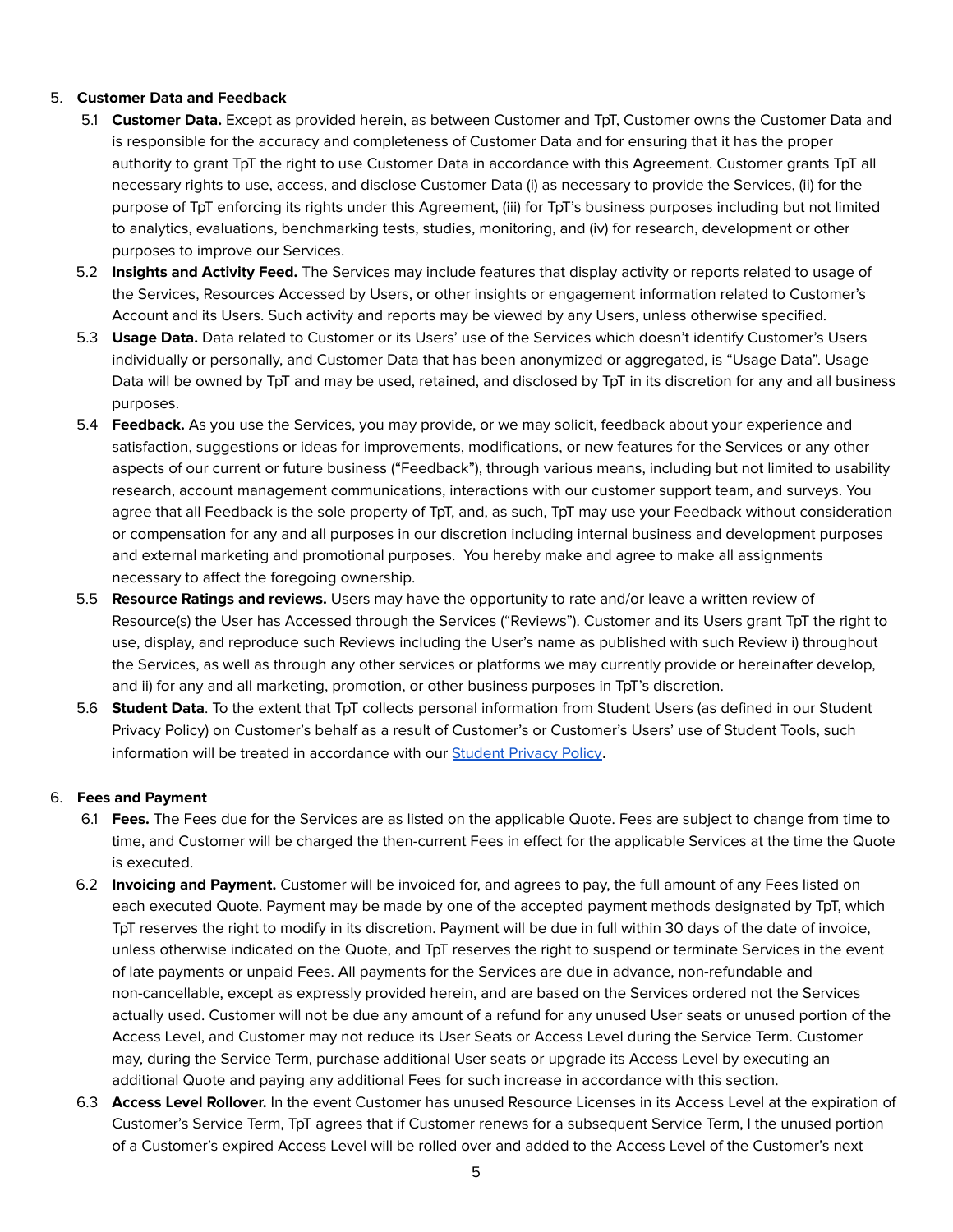Service Term. For the avoidance of doubt, rolled over Resource Licenses will be in addition to Customer's renewal Access Level and will not be discounted against the Access Level purchased on renewal.

6.4 **Taxes.** The Quote may list and TpT may charge sales tax as applicable unless TpT has first received a valid sales tax exemption form. If no sales tax is listed or charged and TpT later determines that sales tax should have been charged, TpT will invoice Customer, and Customer agrees to pay, any amount of sales tax that may be due as a result of Customer's purchase of the Services. Customer is solely responsible for any use tax that Customer may owe.

## 7. **Term and Termination.**

7.1 **Term and renewal.** All Service Terms will be for one year unless otherwise specified on the applicable Quote. The Service Term will start and end on the dates specified in the applicable Quote, or if no end date is listed, then the end date will be the date one year from the start date. To continue to use the Services after the expiration of each Service Term, Customer will have to execute a new Quote and pay the associated Fees for each subsequent Service Term. The Agreement remains in effect from the Effective Date until the end of the final Service Term (when there are no active Quotes in effect between the parties), except that certain provisions shall survive the Agreement as provided in section 7.3.

### 7.2 **Termination.**

- 7.2.1. **Expiration**. Except as provided herein, this Agreement will terminate at the expiration of the then-current Service Term if the Customer does not execute a new Quote and enter into a subsequent Service Term.
- 7.2.2. **Termination for breach.** This Agreement may be earlier terminated by Customer or TpT in the event the other party breaches a material term of this Agreement which breach is not cured within 30 days of the aggrieved party providing notice of the breach to the breaching party. Notwithstanding the foregoing, TpT may terminate the Agreement immediately if Customer violates section 3, section 4.4, or section 6. If TpT terminates the Agreement in accordance with this section 7.2.2, any outstanding or unpaid Fees will become fully due and payable. If Customer terminates this Agreement in accordance with this section 7.2.2 for TpT's uncured material breach of this Agreement, Customer will be due a prorated refund for any Fees paid for unused portion of the Services which unused portion shall be calculated by multiplying the total Fees due by the percentage of Resource Licenses remaining unused as of the date of termination (from the total number of Resource Licenses permitted by Customer's Access Level) and subtracting any unpaid Fees.
- 7.3 **Effect of Termination.** Upon any termination of this Agreement or expiration of any Service Term, Customer and its Users will immediately cease any use or access of the Services and any Resources. All licenses granted in section 3 expire and are hereby revoked as of the date of termination of this Agreement or expiration of any Service Term. This means that Customer may not and will not permit its Users to continue using any Resources Accessed after its final Service Term ends or upon earlier termination in accordance with Section 7.2.2, and Customer agrees to destroy or return any copies of any Resources, documentation, notes, Confidential Information or other materials relating to the Service that may still be in its or its Users possession. For example, Customer must ensure that any copies of Resources that have been downloaded, printed, or otherwise saved by Customer's Users are destroyed and will no longer be used after termination of this Agreement. The following provisions of the Agreement shall survive termination of the Agreement: sections 1, 3, 4.4.2, 5, 6.2, 6.3, 7, 8, 9, 10, 11, 13, and 14.

### 8. **Confidentiality.**

8.1 **Definition.** "Confidential Information" means information and materials provided by a party ("Discloser") to the other party ("Recipient") that (i) are identified as confidential at the time of disclosure, or (ii) a reasonable person should understand to be confidential based on the nature of the information and materials and all other relevant factors. Notwithstanding the foregoing, information that (a) was already rightfully known by or disclosed to the Recipient without restriction at or before the time of disclosure by Discloser, (b) is or becomes publicly known without fault of the Recipient, or (c) is or was independently developed by the Recipient without access to or reliance on the Confidential Information shall not be considered Confidential Information. Customer's Confidential Information includes Customer Data except for any such Customer Data that is also Usage Data. TpT's Confidential Information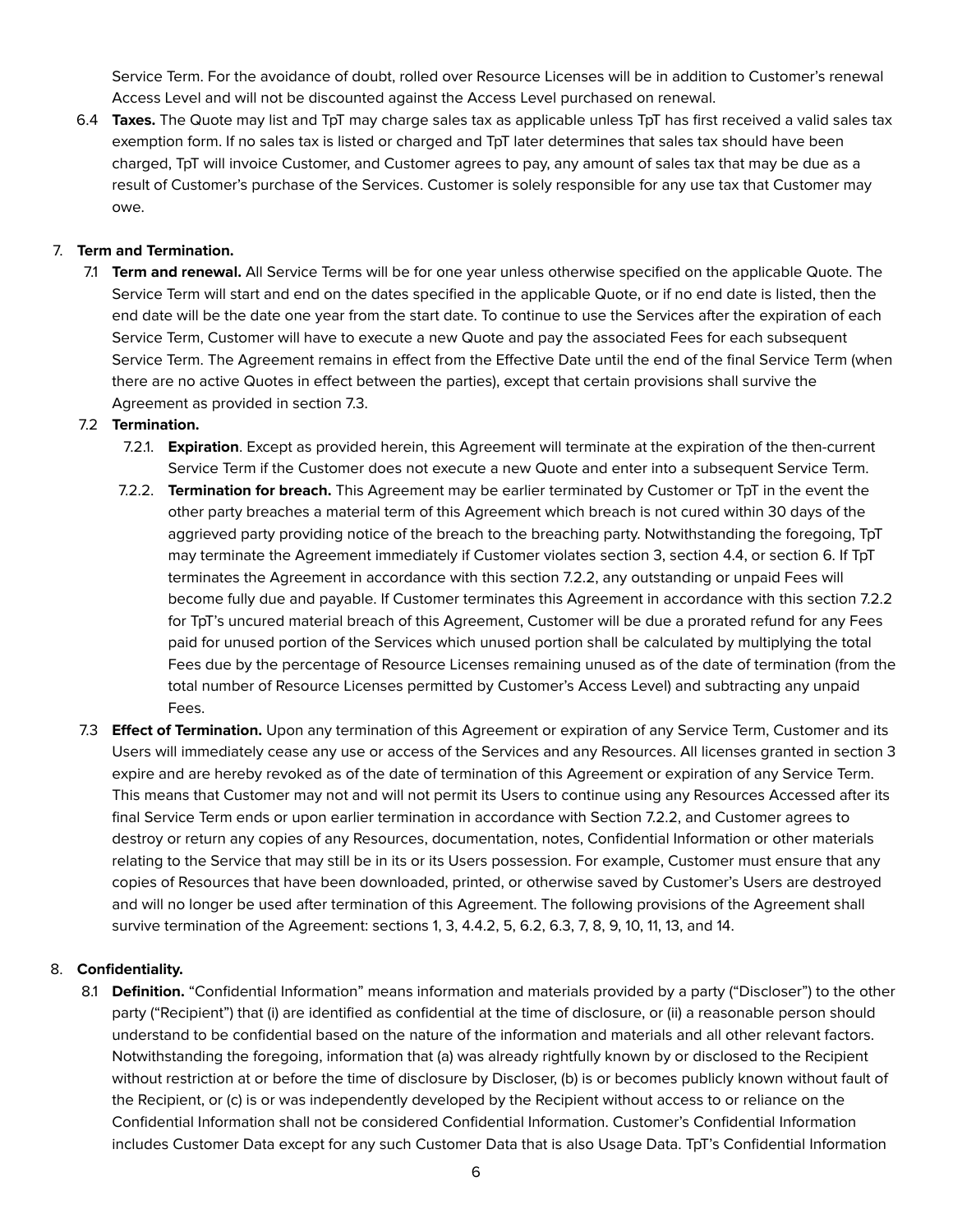includes the terms of this Agreement, including pricing terms offered under any Quote, TpT's non-public business plans, all non-public aspects of the Services (including the Beta Features (as defined below)). Due to the unique nature of TpT's Confidential Information, Customer agrees that any breach or threatened breach of this section 8.1 by Customer will cause not only financial harm to TpT, but also irreparable harm for which money damages will not be an adequate remedy. Therefore, TpT shall be entitled, in addition to any other legal or equitable remedies, to an injunction or similar equitable relief against any such breach or threatened breach without the necessity of posting any bond.

- 8.2 **Permitted use and disclosure.** Customer may only use the Confidential Information of TpT as necessary to exercise its rights and meet its obligations under this Agreement and may only share such Confidential Information as may be necessary with its employees, contractors, or agents (together "Representatives") (i) having a need to know the Confidential Information, and (ii) who have been apprised of and agree to restrictions at least as protective of the Confidential Information as this Agreement. Customer shall be responsible for any breach of its obligations hereunder by any of its Representatives. TpT may use Customer's Confidential Information, and may share Customer's Confidential Information with employees, contractors, and subcontractors as needed to provide the Services to Customer. Notwithstanding the foregoing, Recipient's disclosure of the Discloser's Confidential Information in response to a government request, a court order or other legal process, or as otherwise required by law, will not be a violation of this section; provided that prior to any such disclosure, Recipient shall use reasonable efforts to (a) promptly notify Discloser in writing of such requirement to disclose, and (b) cooperate with Discloser in protecting against or minimizing any such disclosure or obtaining a protective order.
- 8.3 **Obligations.** Except as provided above, the Recipient may not use the Discloser's Confidential Information for any purpose beyond those described in section 8.2, must hold in confidence; may not disclose, or permit other to disclose, Discloser's Confidential Information to any third parties; and must exercise at least the same degree of care to protect the Discloser's Confidential information from unauthorized access as it would its own Confidential Information, but no less than reasonable care.

### 9. **Warranties and Disclaimers.**

- 9.1 **Warranties by Customer.** Customer represents and warrants that (i) the individual entering this Agreement for Customer is a duly authorized representative of Customer with authority to enter into this Agreement on Customer's behalf and bind Customer to the terms of this Agreement, (ii) that Customer will comply with all local, state, and federal laws and regulations as applicable to its use of the Services, (iii) the execution, delivery and performance of this Agreement does not and will not conflict with any agreement, instrument, judgment or understanding, oral or written, to which it is a party or by which it may be bound, and (iv) Customer Data does not and will not infringe any patent, trademark, trade secret, copyright, right of publicity or any other proprietary right of any other person or entity.
- 9.2 **WARRANTY DISCLAIMER.** TO THE FULLEST EXTENT PERMITTED BY LAW, THE SERVICES ARE PROVIDED "AS IS" AND "AS AVAILABLE" AND TPT MAKES NO WARRANTIES OF ANY KIND, EXPRESS OR IMPLIED INCLUDING ANY WARRANTIES AS TO MERCHANTABILITY, FITNESS FOR A PARTICULAR PURPOSE, QUALITY, OR AVAILABILITY. TPT CANNOT AND DOES NOT GUARANTEE THAT THE SERVICES WILL BE FREE OF ERRORS, BUGS, OR OTHER DEFECTS OR THAT ANY SUCH DEFECTS WILL BE REMEDIED. TPT CANNOT AND DOES NOT MAKE ANY GUARANTEES AS TO THE QUALITY, ACCURACY, EFFECTIVENESS, SUITABILITY OR APPROPRIATENESS OF ANY RESOURCES, THAT RESOURCES WILL BE FREE OF INFRINGEMENT, OR THAT ANY PARTICULAR RESOURCE WILL BE OR REMAIN AVAILABLE THROUGH THE SERVICES.
- 10. **Limitation of liability.** TO THE FULLEST EXTENT PERMITTED BY LAW, UNDER NO CIRCUMSTANCES AND UNDER NO LEGAL THEORY, INCLUDING, BUT NOT LIMITED TO, TORT, CONTRACT, NEGLIGENCE, STRICT LIABILITY, OR OTHERWISE, SHALL TPT BE LIABLE TO YOU OR ANY OTHER PERSON (A) FOR ANY INDIRECT, SPECIAL, INCIDENTAL, OR CONSEQUENTIAL DAMAGES OF ANY CHARACTER; (B) ANY LOST DATA, LOST PROFITS, OR COSTS OF PROCUREMENT OF SUBSTITUTE GOODS OR SERVICES, OR (C) FOR ANY MATTER BEYOND ITS REASONABLE CONTROL. TPT'S LIABILITY FOR DAMAGES OF ANY KIND WHATSOEVER ARISING OUT OF THIS AGREEMENT OR CUSTOMER'S USE OF THE SERVICES SHALL BE LIMITED TO THE TOTAL FEES PAID BY CUSTOMER TO TPT (IF ANY)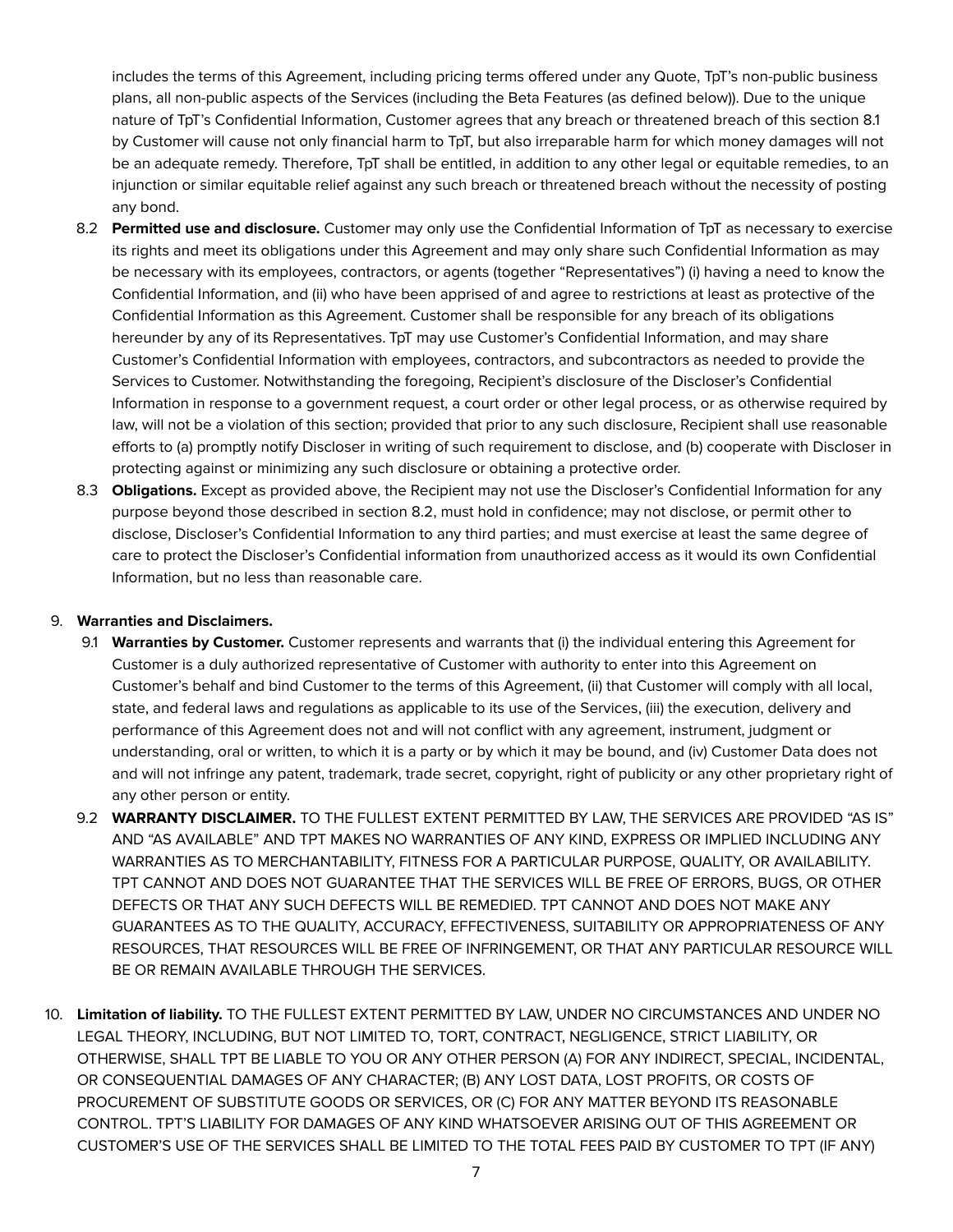FOR THE SERVICES IN THE TWELVE MONTH PERIOD PRIOR TO THE CLAIM ARISING OR \$100 (U.S.), WHICHEVER IS GREATER, EXCEPT WHERE NOT PERMITTED BY APPLICABLE LAW, IN WHICH CASE TPT'S LIABILITY SHALL BE LIMITED TO THE MINIMUM AMOUNT PERMITTED BY SUCH APPLICABLE LAW. ALL THE FOREGOING LIMITATIONS SHALL APPLY EVEN IF TPT HAS BEEN INFORMED OF THE POSSIBILITY OF SUCH DAMAGES. ALL THE FOREGOING LIMITATIONS ALSO APPLY WITH RESPECT TO TPT'S LICENSORS, CONTRACTORS AND AGENTS. SOME STATES DO NOT ALLOW THE EXCLUSION OR LIMITATION OF INCIDENTAL OR CONSEQUENTIAL DAMAGES, SO THE ABOVE LIMITATION AND EXCLUSION MAY NOT APPLY SUCH CASES.

- 11. **Indemnification**. Customer agrees to indemnify, defend, and hold harmless TpT from and against any and all damages, costs, expenses (including reasonable attorney's fees) arising from third party claims related to (i) Customer's or any of its Users', agents', employees', or contractors' misuse of the Services, (ii) Customer's or any of its Users', agents', employees', or contractors' gross negligence or willful misconduct, (iii) TpT's use of any Customer Data, (iv) Customer's breach of any representation, warranty, covenant or other agreement made herein, or (v) Customer Data infringing any patent, trademark, trade secret, copyright, right of publicity or any other proprietary right of any other person or entity.
- 12. **Trial Access and Beta Features.** In the event that TpT allows any Customer (i) to use the Services for any period prior to the start date of the Customer's Service Term; (ii) to test or use any portion of the Services without entering a Quote or paying applicable Fees; or (iii) early access to features that are not yet publicly available ("Beta Features") any such access is "Trial Access", Customer understands and agrees that, (a) notwithstanding anything to the contrary in the Agreement, the terms of the Agreement apply to any such Trial Access, except in the case of any direct conflict with this section 12, in which case this section 12 shall apply, and (b) Trial Access is at Customer's own risk, (c) TpT makes no representations or warranties of any kind with respect to the Trial Access or any Beta Features, (d) TpT may revoke Trial Access at any time with or without warning or cause, (e) TpT may never make the Beta Features publicly available and may modify or remove Beta Features at any time, (f) TpT will not be liable to Customer for any loss, damage, or expense Customer may incur as a result of the Trial Access or using any Beta Features. TpT is not obligated to offer Trial Access or Beta Features to any Customer, and reserves the right to condition Trial Access or access to Beta Features on a commitment by Customer to provide Feedback in the form of user research calls, surveys or other forms.
- **13. Government Agencies & Public Entities** If you are a federal, state, or local government or government agency in the United States and are using TpT in your official capacity, the following amendments to these Terms apply:
	- 13.1 **Federal Governments & Entities**. If you are a federal government or federal government entity, the provisions entitled "Indemnification," and "Governing Law" apply to your official use of the Services only to the extent permitted by federal laws or regulations.
	- 13.2 **State and Local Governments & Entity.** If you are a state or local government, or state or local government entity, the provisions entitled "Indemnification," and "Governing Law," will apply to your official use of the Services only to the extent permitted by your jurisdiction's laws.

# 14. **General.**

- 14.1 **Entire Agreement.** The Agreement constitutes the entire understanding and agreement between TpT and the Customer and supersedes any and all previous or alternative terms, conditions, documents, or agreements whether oral or in writing as to the subject matter of this Agreement. For the avoidance of doubt, no force or effect will be given to any additional terms or conditions that may be contained in any Customer document (including but not limited to purchase orders, vendor agreements, procurement solicitations, or other procurement documentation) unless explicitly in reference to the Services described in this Agreement and agreed to by TpT in writing, and regardless of any failure by TpT to object.
- 14.2 **Publicity.** Customer permits TpT to use the Customer's name, logos, and/or likeness, and, notwithstanding anything to the contrary in this Agreement, including without limitation any confidentiality and non-use obligations, information related to the Customer's location (e.g., address, neighborhood, geographical area, city, and state) on any published customer lists, as a reference with other potential customers, and in other marketing and promotional materials or campaigns in order to identify Customer as a customer of the Services and may disclose